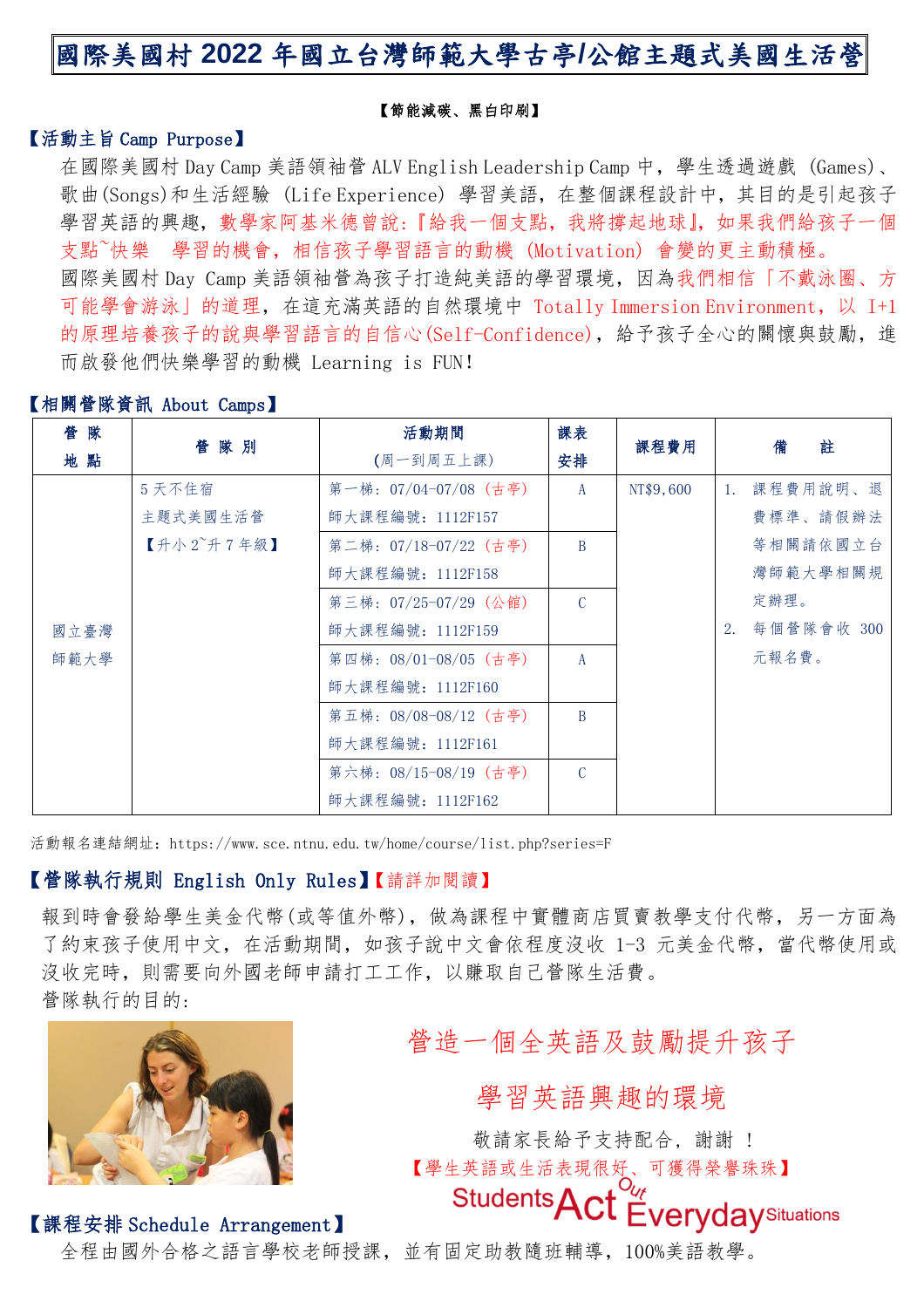## 【課程特色 Teaching Features】

- 1. 全程由國外合格之語言學校老師授課,並有助教加以隨班輔導。
- 2. 報到時先作分班考試,並依程度分級上課,每班 21-25 人。
- 3. 使用各國貨幣及旅行支票,模擬國外真實生活,將英語學習融入生活中。
- 4. 以 Care 方式關心和照顧學生,讓孩子學的開心,並對英語充滿興趣!
- 5. 活動時設立不同語言學習情境教室,讓學生能實際運用所學英語。

## 【學習特色 Learning Aspect】

活動與課程設計,採 BREM 教學策略:

Be bold:將課程融於生活中,營造孩子勇於開口的環境。 Risk making a mistake:透過不同情境,讓孩子以溝通為主,不怕說錯。

Everyone makes mistakes:給予鼓勵,使孩子理解~說錯是語言學習的正常狀況。 Mistakes help you learn:重覆不斷地練習,讓孩子學的更好!

# 【第一、四梯課程安排 Camp Schedule】<mark>課表 A</mark>

| Camp Day  | $1^{\rm st}$ Day                                                 | $2nd$ Day                                                        | $3^{\rm rd}$ Day   | $4^{th}$ Day          | $5^{\text{th}}$ Day |  |
|-----------|------------------------------------------------------------------|------------------------------------------------------------------|--------------------|-----------------------|---------------------|--|
| 教學主題      | 情境教學                                                             | 美國節慶                                                             | 自然與環保              | 情境教學                  | 機場模擬課程              |  |
| 0820-0900 | 報到、認識老師<br>Get Acquainted                                        | 基本單字發音與字彙<br>Pronunciation and Basic Vocabulary                  |                    |                       |                     |  |
| 0910-1000 | 分班測驗<br>Placement Test<br>& Games                                | 專業 ESL 分級美語教學<br>ESL Teaching Based on Students' Language Levels |                    |                       |                     |  |
| 1010-1100 | 牛排點餐<br>會話教學                                                     | 復活節<br>故事由來                                                      | 大自然環境<br>教學        | 診所看病<br>會話教學          | 出國證件<br>教學          |  |
| 1110-1200 | 牛排點餐情境教<br>學課程                                                   | 復活節<br>手作課程                                                      | 大自然教學<br>校園導覽      | 診所看病情境<br>教學課程        | 出國證件<br>模擬出國        |  |
| 1200-1310 | 活力午餐/休息時間 Lunch Time/Nap Time                                    |                                                                  |                    |                       |                     |  |
| 1320-1400 | 專業 ESL 分級美語教學<br>ESL Teaching Based on Students' Language Levels |                                                                  |                    |                       |                     |  |
| 1410-1500 | 團體競賽<br>Teamwork                                                 | 故事時間<br>Story Time                                               | 文化課程<br>Culture    | 歌曲教唱<br>Songs         | 舞蹈時間<br>Dancing     |  |
| 1510-1600 | 西洋棋<br>Chess Time                                                | 美式遊戲<br>Game Time                                                | 桌遊時間<br>Board Game | 團隊培養<br>Team Building | 話劇時間<br>Drama Time  |  |
| 1610-1700 | 運動時間 Sports Time                                                 |                                                                  |                    |                       |                     |  |